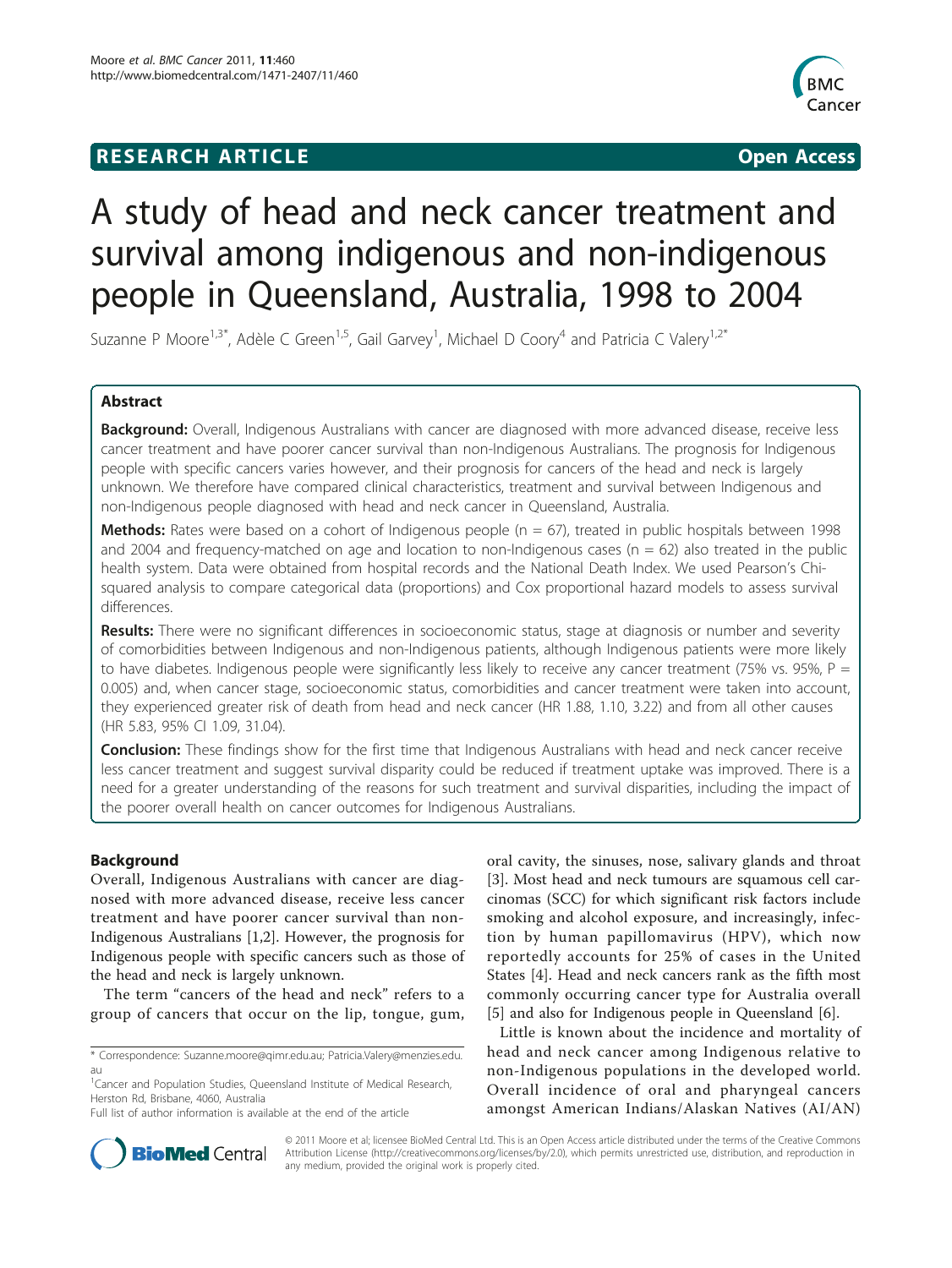was reportedly lower than for whites but varied widely across districts of the United States, and stage distribution was found to be less favourable for AI/AN [\[7\]](#page-6-0). In the Indigenous population of the Northern Territory of Australia, the incidence of head and neck cancer is around 32.78 per 100,000 compared to 19.5 per 100,000 for the rest of Australia [[8\]](#page-6-0) and higher incidence and mortality from cancer of the oropharynx have previously been reported in the Northern Territory Indigenous population when compared to non-Indigenous people [[2\]](#page-6-0). Whilst incidence was reportedly similar among Indigenous and non-Indigenous people with head and neck cancers in Queensland between 1997 and 2006, mortality was more than three times greater for Indigenous people [[6\]](#page-6-0).

It is not known to what extent established prognostic factors such as late stage at diagnosis, the presence and severity of comorbidities or differences in cancer treatment account for the excess mortality among Indigenous Australians with head and neck cancer. Therefore we conducted this population-based study to compare these factors and survival between Indigenous and non-Indigenous Australians diagnosed with this disease.

# Methods

# **Subjects**

The study was conducted in Queensland, the northeastern state of Australia, which has a population of 4.5 million, 3.6% of whom identify as Aboriginal, Torres Strait Islander, or both (respectfully referred to here as Indigenous) [[9](#page-6-0)]. All Indigenous people (over 18 years) residing in Queensland and diagnosed with head and neck cancer between 1998 and 2004 were identified through the population-based Queensland Cancer Registry (QCR). To improve the efficiency of this cohort study, Indigenous patients were matched to a random sample of 74 non-Indigenous people with incident head and neck cancer also identified through the Cancer Registry, of corresponding age (within  $+/-$  5 yrs), sex and location of residence (in terms of degree of remoteness from a major centre).

Clinical data were abstracted from the records at 14 public hospitals to a standard form by one of the researchers (SPM), an experienced nurse, and a former Registrar of the Queensland Cancer Registry. Where records were insufficient, further data were extracted from secondary public hospitals' records. Records were reviewed for diagnostic details such as date, histology and method of diagnosis, cancer stage, treatment and presence of comorbidities. Cancer staging was documented by treating doctors as either Tumour, Nodes and Metastasis (TNM) scores, American Joint Committee on Cancer Staging Scores (I - IV) [[10\]](#page-6-0) or as localised cancer, regional spread or metastatic disease; for comparability, TNM and AJCC scores were converted to localised/regional/distant spread using commonly accepted cut- points.

Treatment type, including surgery, radiotherapy and chemotherapy were recorded, as was treatment intention (any intent, curative intent or intention not known). Date, duration and quantity of treatment were also collected. The presence or absence of comorbid conditions was recorded, and a modified Charlson Comorbidity Index Score (referred to here as 'comorbidity score') was assigned (based on severity and number of comorbid conditions and were grouped thus: No score, 1, 2-5 and 5+). Specifically, diabetes, cardio and cerebrovascular disease, hypertension, respiratory illness, renal disease, history of previous cancer and other serious comorbidities that were accepted in the Charslon Comorbidity Scoring framework, were assessed [[11\]](#page-6-0). A Socioeconomic score was assigned using the Socio-Economic Index For Areas (SEIFA) index (based on geographical areas of residence ranked into quintiles: 1 representing the most disadvantaged, and 5 the most advantaged) [[12](#page-6-0)]. Date and cause of death were obtained from the Australian National Death Index.

## Statistical methods

Pearson's Chi-squared analysis or Fisher's Exact test were used for categorical data (proportions), t-test for normallydistributed data (means), and non-parametric tests (Kruskal-Wallis Test) for non-normally-distributed data (medians). Crude and adjusted survival analyses were conducted using Cox proportional hazard models. Hazard ratios were adjusted for stage of cancer at diagnosis, presence and severity of comorbidities, socioeconomic status and 'any' or 'curative' cancer treatment and treatment mode, defined as any curative surgery, radiotherapy or chemotherapy or combination of these. The reference category was "non-Indigenous" unless otherwise stated. All analyses were calculated using Statistics Package for the Social Sciences (PASW) for Windows version 17.0.

Ethical approval to conduct the study was obtained from the Queensland Health Department, all hospitals where data collection took place, and the Queensland Institute of Medical Research. An Indigenous Reference Group was established to inform the study investigators about cultural matters and the translation of results to the community.

# Results

#### Demographics and Clinical features

As all Indigenous patients had attended a Queensland public hospital, two non-Indigenous patients who were primarily treated in a private facility were excluded. In addition, cases with cancer of the lip, which mostly arises on the sun-exposed non-mucosal epithelium in white-skinned people [[13\]](#page-6-0), were excluded as 7 of the 8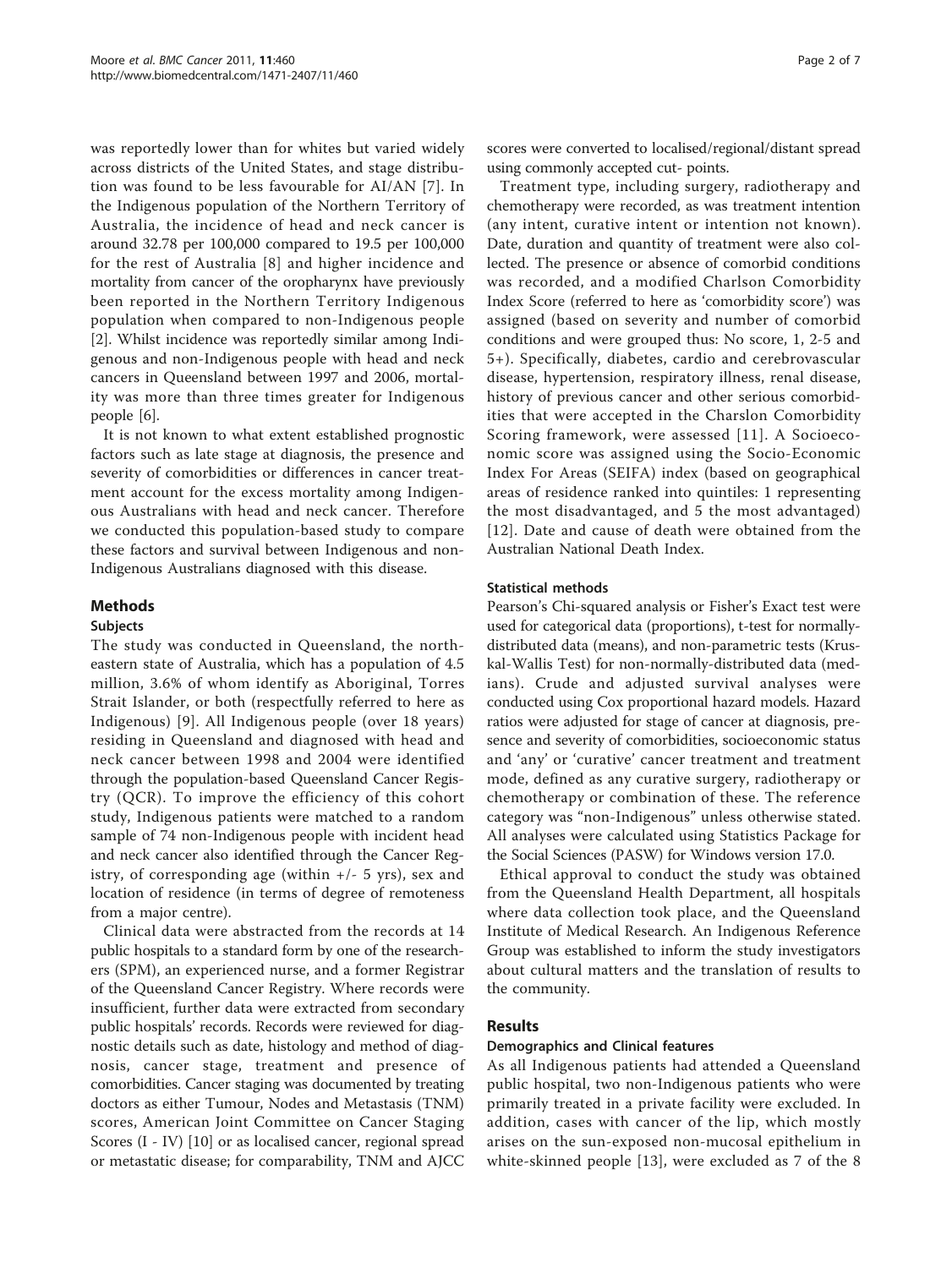cancers of the lip in the study occurred in the non-Indigenous cohort. Medical records were not available for two Indigenous and three non-Indigenous patients, leaving 67 Indigenous and 62 non-Indigenous people with head and neck cancers for study.

Mean age was 56 years for Indigenous and 55 years for non-Indigenous people and there was no difference in the proportion of males and females, degree of remoteness from a major centre or socioeconomic index between the two groups (Table [1](#page-3-0)). The percentages of Indigenous and non-Indigenous patients with squamous cell carcinoma were similar (Indigenous 96% vs. non-Indigenous 90%). There was no significant difference in stage at diagnosis (Table [1](#page-3-0)): the majority of people were diagnosed with regional spread of their cancer (Indigenous 57%, non-Indigenous 65%) and no Indigenous or non-Indigenous people from urban regions were diagnosed with a late stage cancer. There was little difference in the comorbidity score between Indigenous and non-Indigenous people (Table [1](#page-3-0)) and although a greater proportion of Indigenous people had diabetes (12% vs. 3%), this difference was not statistically significant ( $P = 0.09$ ).

Indigenous people with cancer of the head and neck were significantly less likely to receive any cancer treatment (either palliative treatment, treatment with curative intent or treatment with intention unknown) than their non-Indigenous counterparts (75% vs. 95%,  $P = 0.005$ ). Furthermore, when people with metastatic cancer or uncertain stage were excluded, Indigenous patients were less likely to receive treatment with curative intent (48% vs. 76%,  $P = 0.002$ ) (Table [2](#page-4-0)). Compared to non-Indigenous patients, the pattern of curative treatment received by Indigenous patients was significantly different ( $P = 0.03$ ). The most common modes of treatment for Indigenous patients were surgery only (36%) or surgery and radiotherapy (25%) compared to surgery and radiotherapy (40%) and chemotherapy (30%) for their non-Indigenous counterparts (Table [2\)](#page-4-0).

The characteristics of those who did not receive treatment were examined more closely. Indigenous people aged over 60 were less likely to receive any treatment than non-Indigenous people of similar age (40% did not receive treatment compared to 5%), as were Indigenous men when compared to non-Indigenous men (30% vs. 5%). Indigenous people with regional spread of disease (27% vs. 5%), those from urban, rural and remote areas and those from all socioeconomic strata, were also less likely to receive any treatment than their non-Indigenous counterparts. The comorbidity score was similar for Indigenous people and non-Indigenous people who did not receive treatment. When only cases with non-metastatic disease were compared, older Indigenous people (42% vs. 31%), those from the most accessible areas (26% vs. 8%), those from the most remote areas (32% vs. 15%), and the most socially disadvantaged (55% vs. 31%)

were less likely to receive treatment with curative intent than their non-Indigenous counterparts. 46% of Indigenous people with a comorbidity score of zero did not receive treatment compared to 68% of non-Indigenous people with the same score but the numbers were too small to show significance (data not shown).

The pattern of curative treatment received by Indigenous patients without metastatic disease was significantly different from that of non-Indigenous patients (Table [2](#page-4-0)). However there were no significant differences in time to surgery or radiotherapy for those who received cancer treatment and Indigenous people were as likely to complete radiotherapy and received a similar course of radiotherapy as their non-Indigenous counterparts.

#### Survival

There was no statistically significant difference between the groups regarding recurrence recorded in the medical chart (Table [2\)](#page-4-0). The pattern of death was significantly different when Indigenous patients were compared to non-Indigenous patient; 79% of Indigenous patients were deceased by the end of the follow up period compared to 52% of non-Indigenous patients (Table [2](#page-4-0)) with risk of all cause-specific death doubled for Indigenous people (HR 2.19 95% CI 1.36, 3.53) (Table [3](#page-4-0)). When time to cancer death was adjusted for cancer stage, the hazard ratio was 2.45 (95% CI 1.51, 3.96), with little variation when further adjusted for socioeconomic status and comorbidities. When further adjusted for overall treatment, the difference was less but remained statistically significant (HR 1.88% CI 1.10, 3.22). However, when curative treatment and mode of treatment were taken into account, the survival difference was no longer evident (Table [3\)](#page-4-0).

Indigenous patients were also more likely to die of causes other than cancer when compared to non-Indigenous patients ( $n = 9$  (17%) vs.  $n = 3$ , (9%)), though the difference was not statistically significant (Table [2\)](#page-4-0). When we compared time to death from other causes between the two groups (Table [3\)](#page-4-0), we found head and neck cancer Indigenous patients to be 7 times more likely than non-Indigenous patients to die of causes other than the cancer after diagnosis (HR, unadjusted, 7.33 95% CI 1.52, 35.18,  $P = 0.01$ ) and this was largely unaffected when adjusted separately for cancer stage, presence and severity of comorbidities and diabetes (data not shown), or after adjustment for any cancer treatment (fully adjusted HR 5.83 95% CI 1.09, 31.04, P = 0.039).

# **Discussion**

This study reports clinical characteristics, treatment and survival for 67 Indigenous people diagnosed with head and neck cancer between 1998 and 2004 in Queensland, Australia. As the number of cases was small, and the data collection restricted to information available from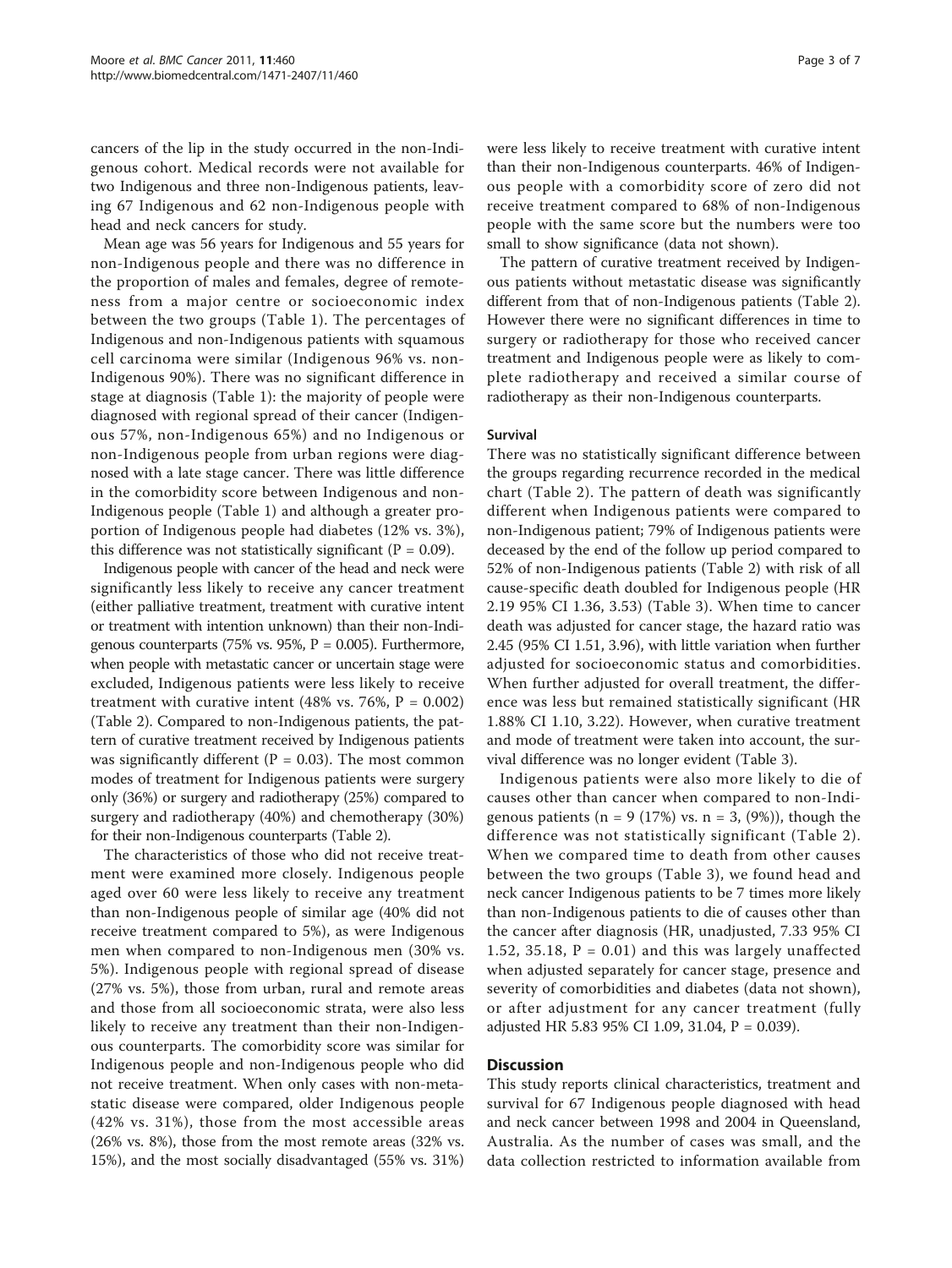|                                               |                 | <b>Indigenous Status</b> | P value |
|-----------------------------------------------|-----------------|--------------------------|---------|
|                                               | Indigenous      | Non-Indigenous           |         |
|                                               | $N = 67$<br>N % | $N = 62$<br>N %          |         |
| Cancer site (ICD code)                        |                 |                          |         |
| Floor of Mouth (C04)                          | 5(8)            | 7(11)                    |         |
| Gum (C03)                                     | 1(2)            | 3(5)                     |         |
| Hypopharynx (C13)                             | 1(2)            | 2(3)                     |         |
| Lip, oral cavity, pharynx - ill defined (C14) | 9(13)           | 6(10)                    |         |
| Nasopharynx (C11)                             | 3(5)            | 2(3)                     |         |
| Oropharynx (C10)                              | 5(8)            | 2(3)                     | 0.26    |
| Palate (C05)                                  | 8(12)           | 2(3)                     |         |
| Parotid (C07)                                 | 3(5)            | 7(11)                    |         |
| Pyriform Sinus (C12)                          | 7(10)           | 7(11)                    |         |
| Tongue (C01-C02)                              | 15(22)          | 20 (32)                  |         |
| Tonsil (C09)                                  |                 | 4(7)                     |         |
|                                               | 5(8)            |                          |         |
| Unspecified Salivary glands (C08)             | 1(2)            | $\circ$<br>$\circ$       |         |
| Unspecified mouth (C06)                       | 4(6)            |                          |         |
| Age                                           |                 |                          |         |
| 18-39                                         | 2(3)            | 4(7)                     |         |
| 40-59                                         | 40 (60)         | 39 (63)                  | 0.52    |
| $60+$                                         | 25(37)          | 19 (30)                  |         |
| Sex                                           |                 |                          |         |
| Male                                          | 47 (70)         | 43 (70)                  | 0.92    |
| Female                                        | 20 (30)         | 19 (30)                  |         |
| Area of remoteness (ARIA)                     |                 |                          |         |
| Highly accessible                             | 11(17)          | 7(11)                    |         |
| Accessible                                    | 9(14)           | 10(16)                   | 0.28    |
| Moderately accessible                         | 25(37)          | 33 (53)                  |         |
| Remote                                        | 9(13)           | 6(10)                    |         |
| Very remote                                   | 13 (19)         | 6(10)                    |         |
| Socioeconomic status (SEIFA)                  |                 |                          |         |
| 1 Most disadvantaged                          | 26 (39)         | 13(21)                   |         |
| 2 Low to Intermediate advantage               | 13 (19)         | 20 (32)                  |         |
| 3 Intermediate advantage                      | 13 (19)         | 13(21)                   | 0.19    |
| 4 Advantaged                                  | 11(16)          | 12 (19)                  |         |
| 5 Most advantaged                             | 4(6)            | 2(3)                     |         |
| 9 Not known                                   | 0               | 2(3)                     |         |
| Stage at diagnosis (SEER score)               |                 |                          |         |
| Localised cancer                              | 23 (34)         | 15(24)                   |         |
| Regional Spread                               | 38 (57)         | 40 (65)                  | 0.41    |
| Distant metastasis                            | 5(7)            | 7(11)                    |         |
| Not sure                                      | 1(2)            | $\mathsf{O}\xspace$      |         |
| Charlson Comorbidity Index (Scores grouped)   |                 |                          |         |
| 0                                             | 42 (63)         | 42 (68)                  |         |
| $\mathbf{1}$                                  | 16 (24)         | 8(13)                    | 0.30    |
| $2 - 5$                                       | 9(13)           | 11(18)                   |         |
| $5+$                                          | 0               | 1(2)                     |         |
| Specific comorbidities                        |                 |                          |         |
| <b>Diabetes</b>                               |                 |                          |         |
| No                                            | 59 (88)         | 60 (97)                  | 0.09    |
| Yes                                           | 8(12)           | 2(3)                     |         |
|                                               |                 |                          |         |

# <span id="page-3-0"></span>Table 1 Demographic and clinical details, for Indigenous and non-Indigenous patients with cancer of the head and neck in Queensland Australia, 1998- 2004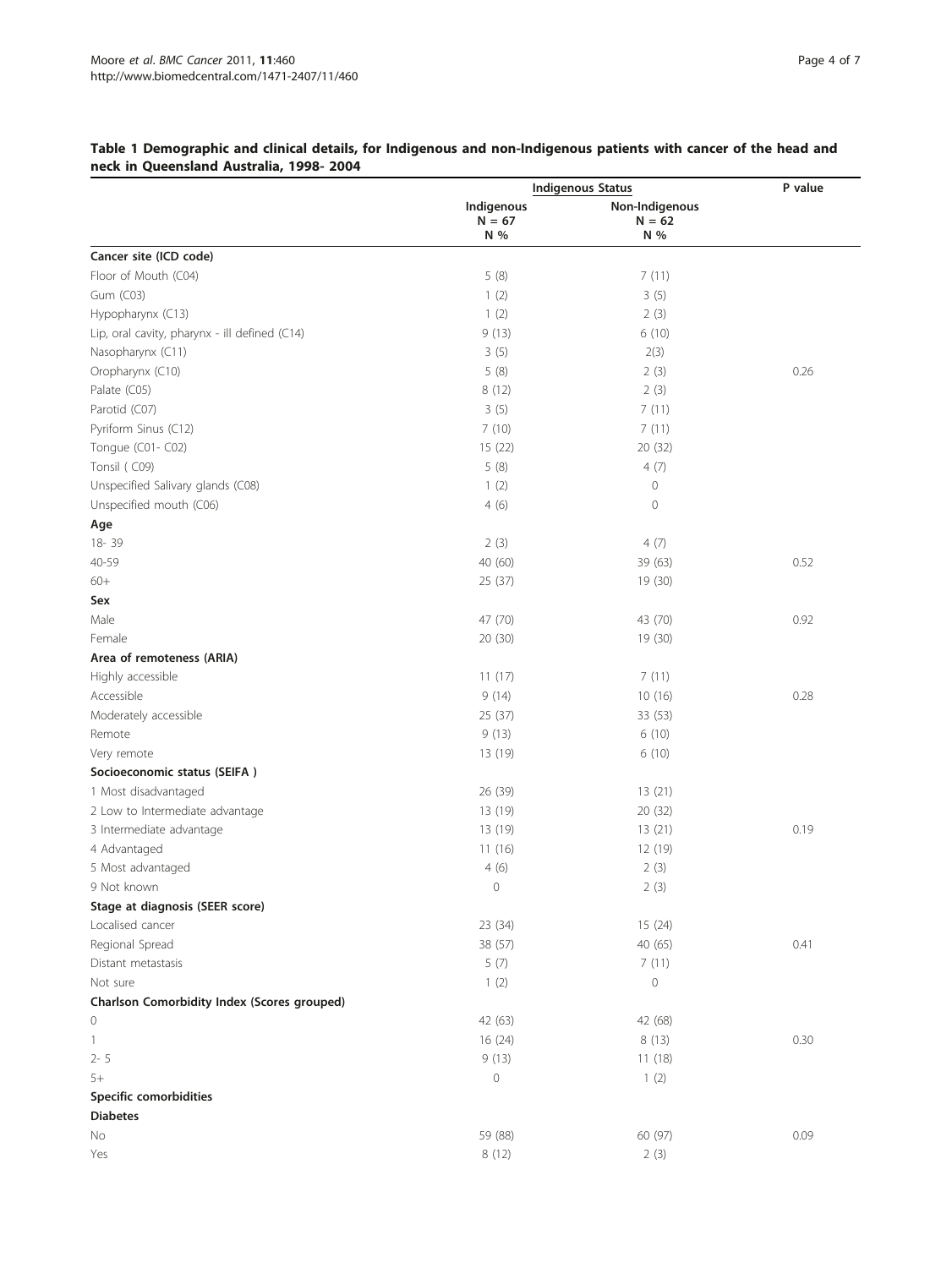| $T = 200$ in Queensiand Australia, 1990-2004 (Committed) |         |         |      |  |  |
|----------------------------------------------------------|---------|---------|------|--|--|
| Hypertension                                             |         |         |      |  |  |
| <b>No</b>                                                | 55 (82) | 47 (76) | 0.39 |  |  |
| Yes                                                      | 12(18)  | 15(24)  |      |  |  |
| Circulatory disease*                                     |         |         |      |  |  |
| <b>No</b>                                                | 61(91)  | 51 (82) | 0.19 |  |  |
| Yes                                                      | 6(9)    | 11(18)  |      |  |  |

<span id="page-4-0"></span>Table 1 Demographic and clinical details, for Indigenous and non-Indigenous patients with cancer of the head and neck in Queensland Australia, 1998- 2004 (Continued)

\*Cardiovascular or cerebrovascular disease

medical records, the study is largely descriptive in nature and limited in interpretive power. As a result of matching, Indigenous and non-Indigenous people with head and neck cancer in this study shared a similar demographic profile for location of residence, age and sex, and all attended Queensland public hospitals. We found that only 7% of Indigenous and 11% of non-

### Table 2 Comparison of cancer treatment given, recurrence, time to death and cause of death, by Indigenous status

|                                           | Indigenous<br>$N = 67$<br>N(%) | Non-<br>Indigenous<br>$N = 62$<br>N(%) | P<br>value |
|-------------------------------------------|--------------------------------|----------------------------------------|------------|
| <b>Any Treatment Given</b>                |                                |                                        |            |
| Treatment                                 | 50 (75)                        | 59 (95)                                |            |
| No Treatment                              | 15(22)                         | 3(5)                                   | 0.005      |
| Not sure                                  | 2(3)                           | 0                                      |            |
| Curative treatment given *                | $N = 59$                       | $N = 53$                               |            |
| Curative treatment                        | 28 (48)                        | 40 (76)                                | 0.002      |
| No curative treatment                     | 31 (52)                        | 13 (24)                                |            |
| Mode of curative treatment *              |                                |                                        |            |
| Surgery only                              | 10(36)                         | 4(10)                                  |            |
| Chemotherapy only                         | 1(4)                           | 0                                      |            |
| Radiotherapy only                         | 5(18)                          | 4(10)                                  | 0.03       |
| Surgery and radiotherapy                  | 7(25)                          | 16(40)                                 |            |
| Surgery, chemotherapy and<br>radiotherapy | $\Omega$                       | 4(10)                                  |            |
| Chemoradiotherapy                         | 5(18)                          | 12(30)                                 |            |
| Recurrence                                | $N = 67$                       | $N = 62$                               |            |
| Recurrence recorded                       | 13 (19)                        | 14(23)                                 |            |
| No recurrence                             | 49 (73)                        | 45 (72)                                | 0.77       |
| Not enough information                    | 5(8)                           | 3(5)                                   |            |
| Time from diagnosis to death              |                                |                                        |            |
| Alive at 31 <sup>st</sup> Dec 2006        | 14(21)                         | 30 (48)                                |            |
| Deceased in $<$ 3 months                  | 14 (21)                        | 4(7)                                   |            |
| Deceased 3 month to 12 months             | 21(31)                         | 10(16)                                 | 0.003      |
| Deceased 12 months to 2 years             | 11(17)                         | 8(13)                                  |            |
| Deceased greater than 2 years             | 7(10)                          | 10(16)                                 |            |
| Cause of death                            | $N = 53$                       | $N = 32$                               |            |
| Cancer death                              | 44 (83)                        | 29 (91)                                | 0.33       |
| Non cancer death                          | 9(17)                          | 3(9)                                   |            |

\*Metastatic cases excluded

Indigenous patients were diagnosed with metastatic disease, in keeping with reports that advanced stage at diagnosis is relatively uncommon for head and neck cancer [[14](#page-6-0)].

Overall, Indigenous people with head and neck cancer were less likely to receive any cancer treatment and when only cases with non-metastatic disease were compared, the treatment disparity was even greater. How this compares with other Indigenous populations with head and neck cancer is not known as no similar published data are available. However, treatment bias among Indigenous people with cancer in general, and with other specific cancers, has been reported in a number of studies [[1,15](#page-6-0)-[17\]](#page-6-0). The reasons why Indigenous people in this study were less likely to receive treatment are not precisely known but we found that those Indigenous people who do not receive treatment were likely to be older, male and socially disadvantaged compared to non-Indigenous people who did not receive treatment. Indigenous people were also less

Table 3 Proportional hazard ratios, using Cox regression models, of time to death for head and neck cancer patients diagnosed between 1998 and 2004, for Indigenous people in Queensland (reference category is last for all variables)

|                                              | HR   | (95% CI)      |
|----------------------------------------------|------|---------------|
| Crude Time to all-cause death                |      | (1.59, 3.93)  |
| Crude Time to cancer-specific death:         |      | (1.36, 3.53)  |
| Adjusted for: Stage^                         |      | (1.51, 3.96)  |
| Stage, SEIFA^^                               | 2.41 | (1.47, 3.93)  |
| Stage, SEIFA, CCI score #                    | 2.35 | (1.42, 3.78)  |
| Stage, SEIFA, diabetes                       | 2.34 | (1.42, 3.85)  |
| Stage, SEIFA, CCI score, any treatment       | 1.88 | (1.10, 3.22)  |
| Stage, SEIFA, CCI score, curative treatment  | 1.59 | (0.92, 2.73)  |
| Stage, SEIFA, CCI score, mode of treatment## | 1.50 | (0.86, 2.64)  |
| Crude Time to non-cancer death               |      | (1.52, 35.1)  |
| Adjusted for: any treatment                  |      | (1.09, 31.04) |

 $\land$  Stage: 1 = localised, 2 = regional spread, 3 = distant metastasis, 4 = not known

 $\wedge\wedge$  SEIFA: 1 = Most disadvantaged, 2 = Mod disadvantage, 3 = Most Advantaged

# Charlson Comorbidity Index (CCI) score:  $1 = 0$ ,  $2 = 1$ ,  $3 = 2-5$ ,  $4 = 5+$ ## Modes of treatment:  $0 = No$  Treatment  $1 =$  surgery,  $2 =$  chemotherapy only,  $3 =$  radiotherapy only,  $4 =$  surgery and radiotherapy,  $5 =$  surgery, chemotherapy and radiotherapy,  $6 =$  chemoradiation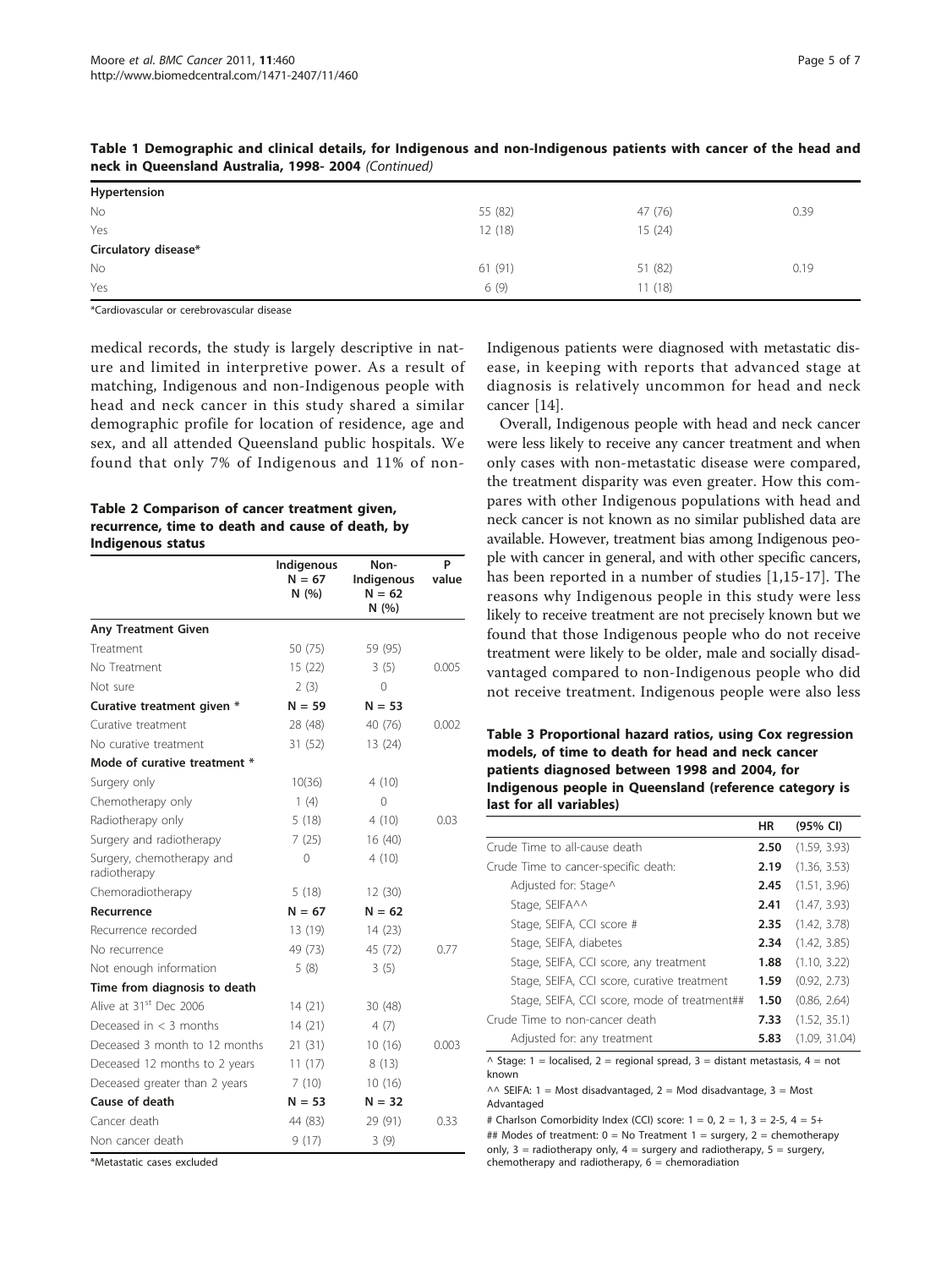likely to receive curative treatment than their non-Indigenous counterparts.

A number of barriers to the use of cancer and other health services for Indigenous Australians have been identified in the literature, and include lack of proximity, availability and cultural appropriateness of health services, lack of specialist care, transport, health insurance and health services affordability, as well as inadequate proficiency in English [\[16,18-20\]](#page-6-0). In general these details were not available from the medical records, and are therefore not assessed in this study. Reports suggest factors such as late stage at diagnosis [\[17\]](#page-6-0), greater prevalence of comorbidities [[1\]](#page-6-0) and disparate treatment decisions made by health professionals based on assumptions about socioeconomic and cultural factors [[21](#page-6-0)] may explain some of the treatment differential, but reports are not conclusive.

There was no significant difference in cancer stage or comorbidities between Indigenous and non-Indigenous patients in the present study that might account for the treatment differential, and although we are confident that the medical records were a reliable source of information on cancer stage and the most important comorbidities such as those included in the Charlson index (e.g. diabetes, cardiovascular disease), we acknowledge that our study was small and consequently had limited power to detect small differences between the groups with certainty; consequently some differences may not have been detected. However, it is well known that there is a greater overall burden of comorbidities among the Australian Indigenous population in general and in those with cancer [[1,15\]](#page-6-0) and given that Indigenous head and neck cancer patients in this study were 7 times more likely to die from causes other than cancer than non-Indigenous patients, and around 6 times more likely to die from other causes after accounting for any cancer treatment received, it is plausible that chronic ill-health is associated with less treatment.

We acknowledge some possible under-representation of Indigenous patients in this study due to misclassification of Indigenous status at the QCR; however a data quality audit of Queensland hospitals, who provide cancer notification to the QCR, suggest a high level of accurate identification, so this is likely to be minimal [[22\]](#page-6-0). We also believe the Indigenous to non-Indigenous comparison to be internally valid, with little, if any, misclassification of Indigenous status in the study sample, as medical charts were carefully reviewed to verify Indigenous status and discrepant cases were excluded. Unfortunately smoking history was not routinely available from the medical records for this study and we were therefore unable to investigate possible associations between smoking and head and neck cancer for this population. As up to 40% of Indigenous people are reported to smoke and smoking has been strongly associated with head and neck cancer [\[23](#page-6-0)], we recommend more thorough collection of smoking data in the health records of Indigenous patients to enable better assessment of the long-term impact on the health of this population.

Indigenous people who did receive treatment were significantly less likely to receive surgery with adjuvant radiotherapy, the most commonly administered mode of treatment for head and neck cancer in the early stages [[4\]](#page-6-0). However, as mode of treatment varies depending on the tumour site and extent and, as the distribution of cancer types differed somewhat among Indigenous and non-Indigenous people in the present study, it was difficult to compare treatment modes between the two groups. When those who had treatment were compared, there was no difference in dose, duration or completion rate of radiotherapy between Indigenous and non-Indigenous people with head and neck cancer and overall, time to any treatment and curative treatment was also similar. Although numbers were small, the implication is that once engaged in treatment, the treatment pathway was likely to be similar between Indigenous and non-Indigenous people in the public setting in Queensland. This accords with a 2006 report by Condon and colleagues who found that whilst Indigenous patients were less likely to be recommended treatment, there was no significant difference in completion [\[15\]](#page-6-0).

When cancer-specific death was adjusted for socioeconomic status, the presence and severity of comorbidities and cancer stage, the survival difference remained the same and changed little when adjusted for treatment. However, when curative treatment and mode of treatment were taken into account, the survival difference was no longer significant. This might suggest that if the same treatment was offered, Indigenous people would have similar survival from head and neck cancer as non-Indigenous people. Although the numbers in our cohort were small and so the results lacked statistical precision, we identified disparities in cancer treatment delivery which should be further investigated and addressed by health service personnel. Although survival from head and neck cancer in Indigenous populations has not been reported elsewhere, the results of this study are consistent with the poor cancer survival and worse mortality that has been extensively reported for Indigenous people in Australian with other cancers [\[24](#page-6-0),[25](#page-6-0)]. We were unable to adjust for the presence of HPV which has been found to be a predictor of survival in whites in America [[26\]](#page-6-0) as HPV testing was not routinely undertaken at the time of the study.

#### Conclusions

Despite the small sample size, the study obtained statistically significant and clinically important differences in treatment and survival in Indigenous people with head and neck cancer in Queensland Australia. Indigenous people treated in the public health system in Queensland